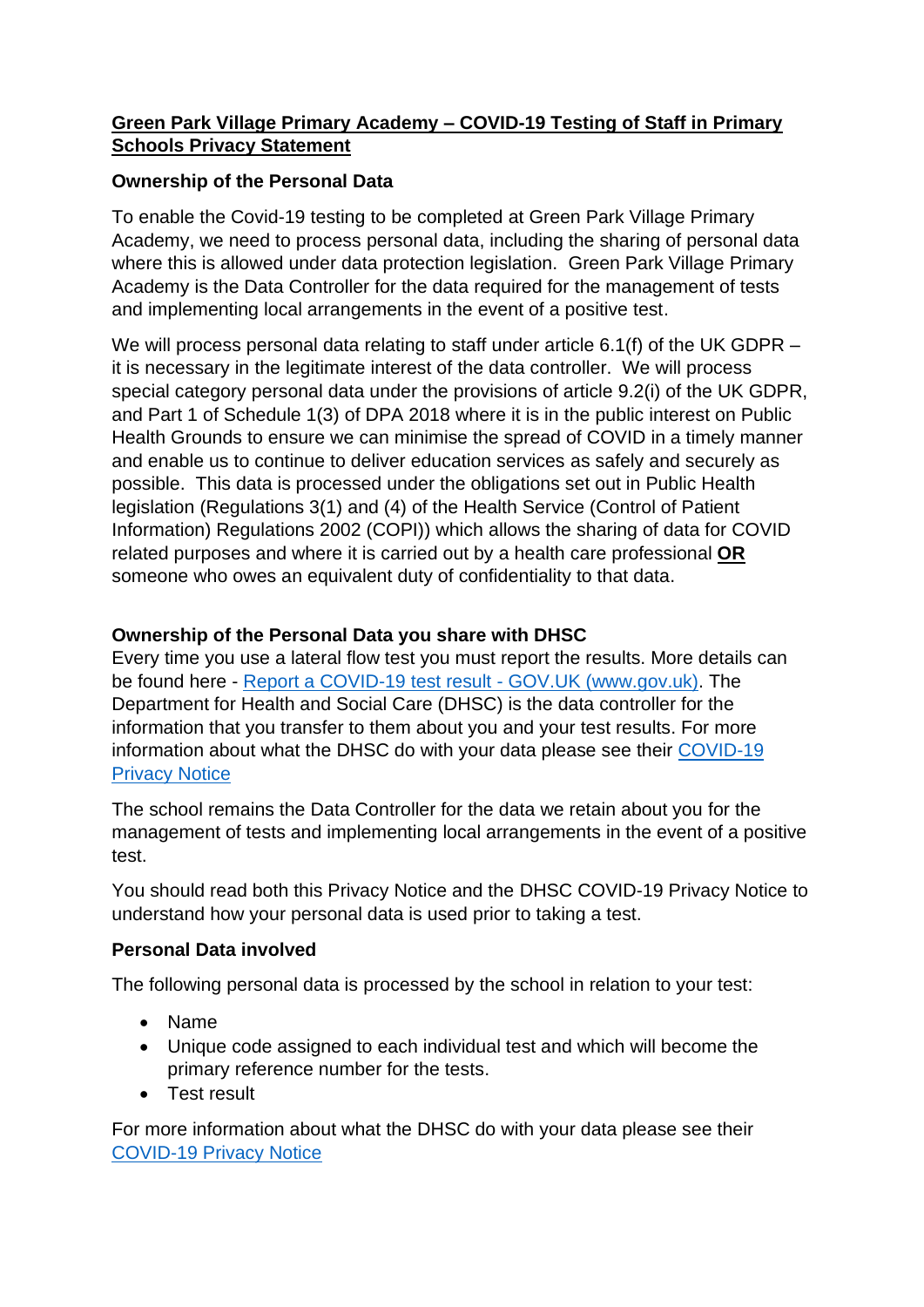### **How we store your personal information**

The school will maintain a test kit log which will record against your name details of the testing kit which has been provided to you. The school may also record Personal Data about you in its internal COVID-19 results register (the school's COVID-19 results register will not be shared with DHSC). This information will only be stored securely on locally managed systems with appropriate access controls in schools and will only be accessible to personnel involved in the management of tests and implementing local arrangements in the event of a positive test.

The school will retain its test kit log and COVID-19 results register for a period of twelve (12) months from the date of the last entries made by the school into them.

For more information about what the DHSC do with your data please see their [COVID-19 Privacy Notice](https://www.gov.uk/government/publications/coronavirus-covid-19-testing-privacy-information)

#### **Processing of Personal Data Relating to Positive test results**

We will use this information to enact our own COVID isolation and control processes without telling anyone who it is that has received the positive test.

For more information about what the DHSC do with your data please see their [COVID-19 Privacy Notice](https://www.gov.uk/government/publications/coronavirus-covid-19-testing-privacy-information)

This information will be kept by the school for period of twelve (12) months by the school and by the NHS for eight (8) years.

## **Processing of Personal Data Relating to Negative and Void test results**

We will record a negative and void result for the purpose of stock controls of tests and general performance of the testing process.

## **Data Sharing Partners**

The personal data associated with test results will be shared with

- DHSC, NHS, PHE to ensure that they can undertake the necessary Test and Trace activities and to conduct research and compile statistical information about Coronavirus.
- Your GP the NHS may share the information you provide with your GP to maintain your medical records and to offer support and guidance as necessary. Any data you provide to the school will not be shared with your GP.
- Local Government to undertake local public health duties and to record and analyse local spreads.

Personal Data in the school's test kit log will be shared with DHSC to identify which test kit has been given to which individual in the event of a product recall. The school will not share its internal COVID-19 results register with DHSC.

## **Your Rights**

Under data protection law, you have rights including: